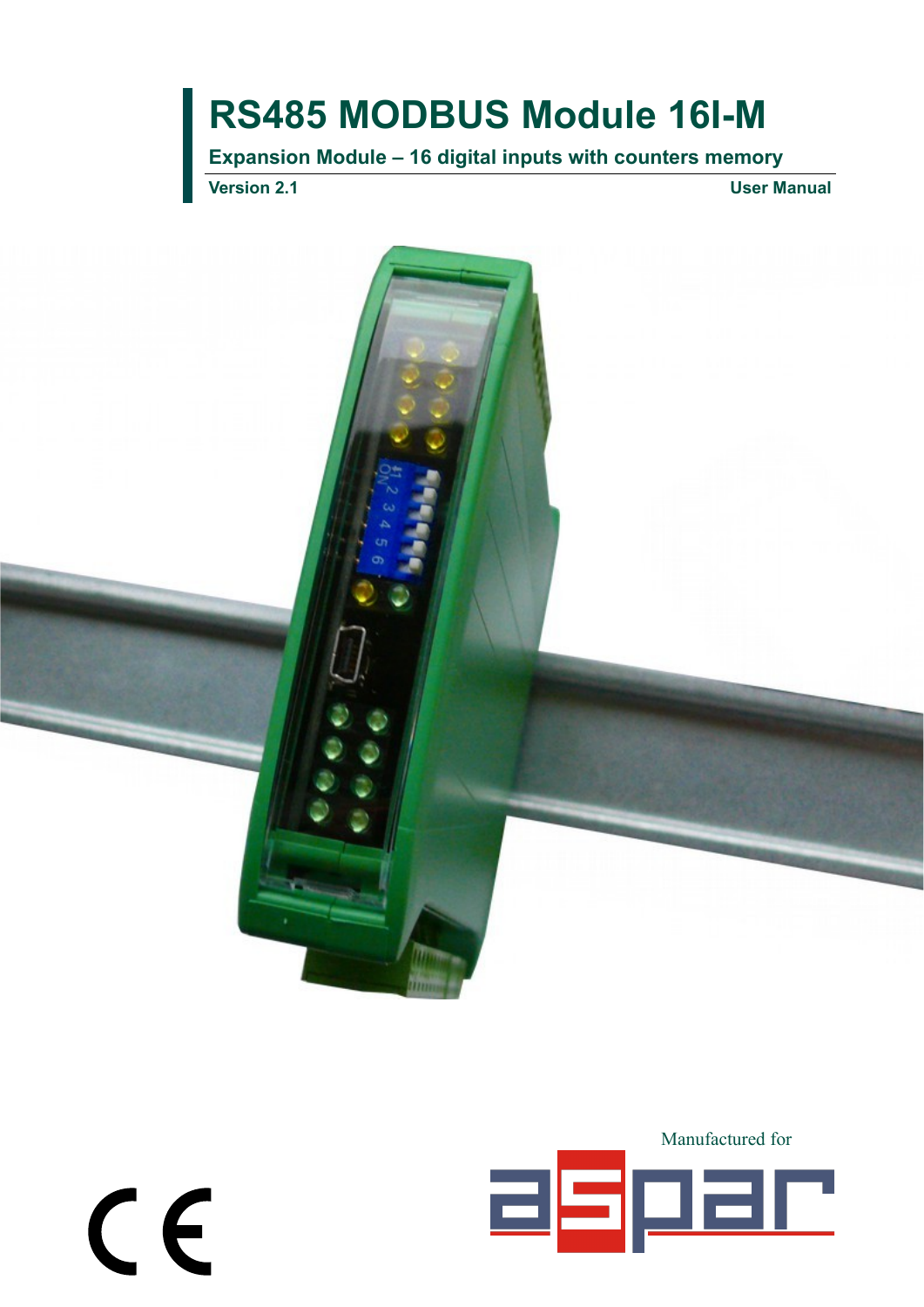

Thank you for choosing our product.

This manual will help you with proper support and proper operation of the device.

The information contained in this manual have been prepared with utmost care by our professionals and serve as a description of the product without incurring any liability for the purposes of commercial law.

This information does not release you from the obligation of own judgment and verification.

We reserve the right to change product specifications without notice.

Please read the instructions carefully and follow the recommendations contained therein.



### WARNING!

Failure to follow instructions can result in equipment damage or impede the use of the hardware or software.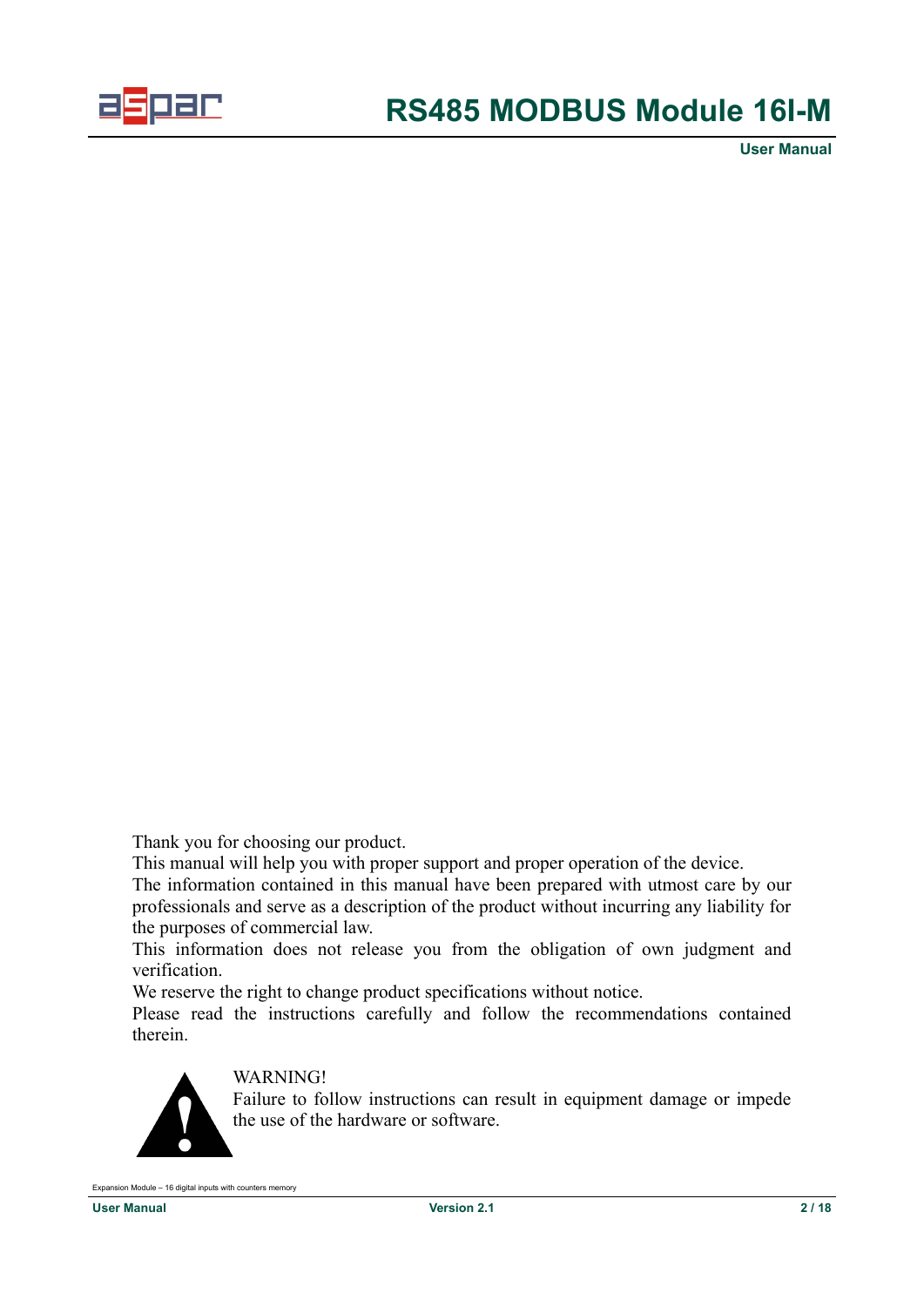

#### <span id="page-2-2"></span>**1. Safety rules**

- Before first use, refer to this manual
- Before first use, make sure that all cables are connected properly
- Please ensure proper working conditions, according to the device specifications (eg: supply voltage, temperature, maximum power consumption)
- Before making any modifications to wiring connections, turn off the power supply

### <span id="page-2-1"></span>**2. Module Features**

#### *2.1. Purpose and description of the module*

<span id="page-2-0"></span>16I Module is an innovative device that provides a simple and cost-effective extension of the number of lines of input in popular PLCs.

The module has 16 digital inputs with configurable timer/counter option. In addition, terminals IN1 and IN2 and IN3 and IN4 can be used to connect two encoders. All inputs and outputs are isolated from the logic of using optocouplers. Each channel can be individually configured in one of several modes.

The module has a fast non-volatile FRAM memory that stores values of the counters and the counters captured. This means that even after a power failure, these values are stored and can further use when the power returns.

This module is connected to the RS485 bus with twisted-pair wire. Communication is via MODBUS RTU or MODBUS ASCII. The use of 32-bit ARM core processor provides fast processing and quick communication. The baud rate is configurable from 2400 to 115200.

The module is designed for mounting on a DIN rail in accordance with DIN EN 5002.

The module is equipped with a set of LEDs used to indicate the status of inputs and outputs useful for diagnostic purposes and helping to find errors.

Module configuration is done via USB by using a dedicated computer program. You can also change the parameters using the MODBUS protocol.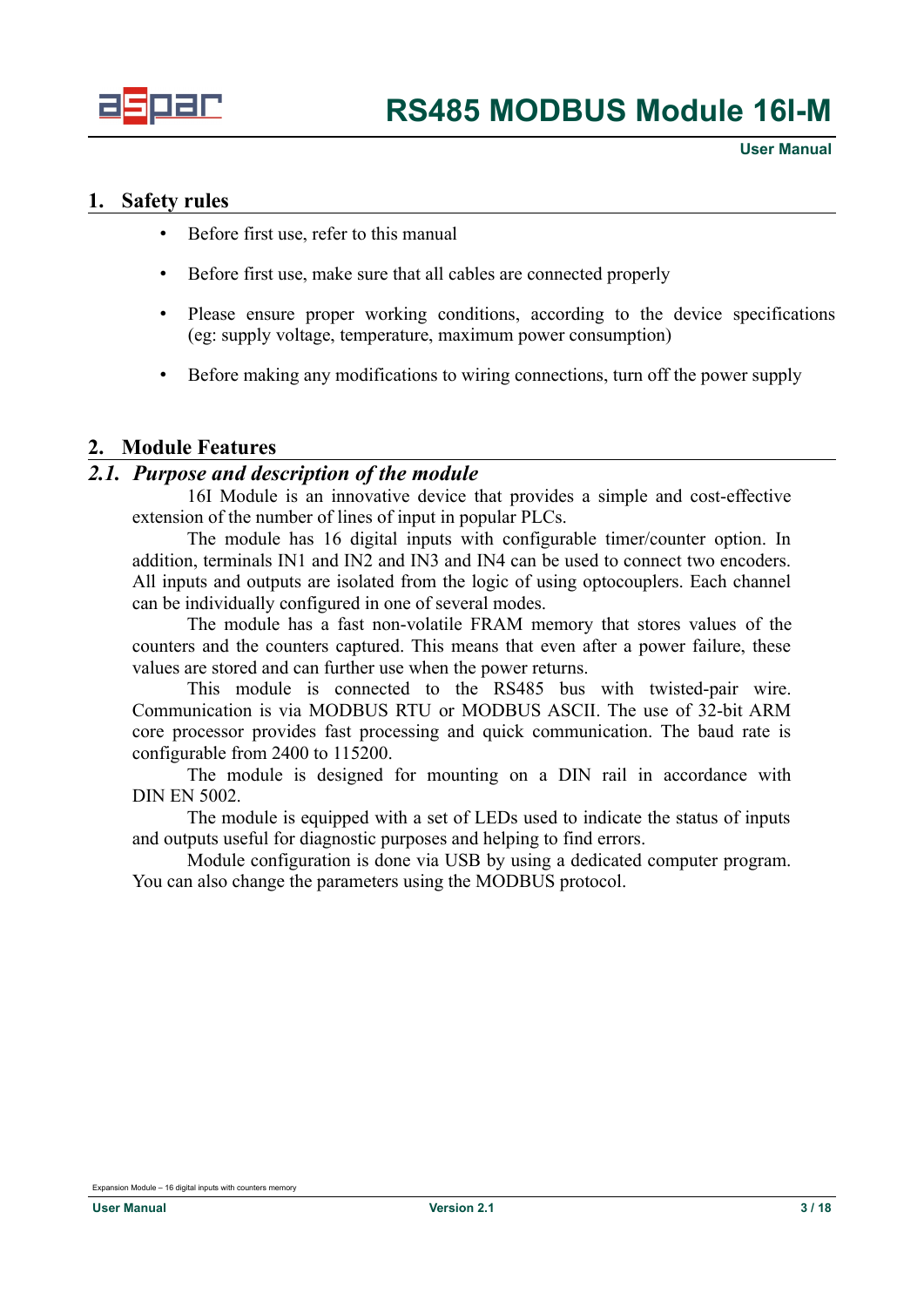

## *2.2. Technical Specifications*

<span id="page-3-1"></span>

|                       | Voltage                      | 10-38 VDC; 10-28 VAC      |  |  |
|-----------------------|------------------------------|---------------------------|--|--|
| <b>Power Supply</b>   | Maximum Current <sup>®</sup> | 60 mA @ 12V / 40 mA @ 24V |  |  |
|                       | No of inputs                 | 16                        |  |  |
|                       | Voltage range                | $0 - 36V$                 |  |  |
|                       | Low State "0"                | $0 - 3V$                  |  |  |
| <b>Digital Inputs</b> | High State "1"               | $6 - 36V$                 |  |  |
|                       | Input impedance              | $4k\Omega$                |  |  |
|                       | Isolation                    | 1500 Vrms                 |  |  |
|                       | Input Type                   | PNP or NPN                |  |  |
|                       | No                           | 16                        |  |  |
|                       | Resolution                   | 32 bits                   |  |  |
| <b>Counters</b>       | Frequency                    | 1kHz (max)                |  |  |
|                       | Impulse Width                | 500 µs (min)              |  |  |
|                       | <b>Work</b>                  | $-10 °C - +50 °C$         |  |  |
| <b>Temperature</b>    | Storage                      | $-40 °C - +85 °C$         |  |  |
|                       | Power Supply                 | 2 pin                     |  |  |
|                       | Communication                | 3 pin                     |  |  |
| <b>Connectors</b>     | Inputs                       | 2 x 10 pin                |  |  |
|                       | Configuration                | Mini USB                  |  |  |
|                       | Height                       | 120 mm                    |  |  |
| <b>Size</b>           | Length                       | 101 mm                    |  |  |
|                       | Width                        | 22,5 mm                   |  |  |
| <b>Interface</b>      | <b>RS485</b>                 | Up to 128 devices         |  |  |

<span id="page-3-0"></span><sup>\*</sup> Maximum current with active Modbus transmission and high state on all inputs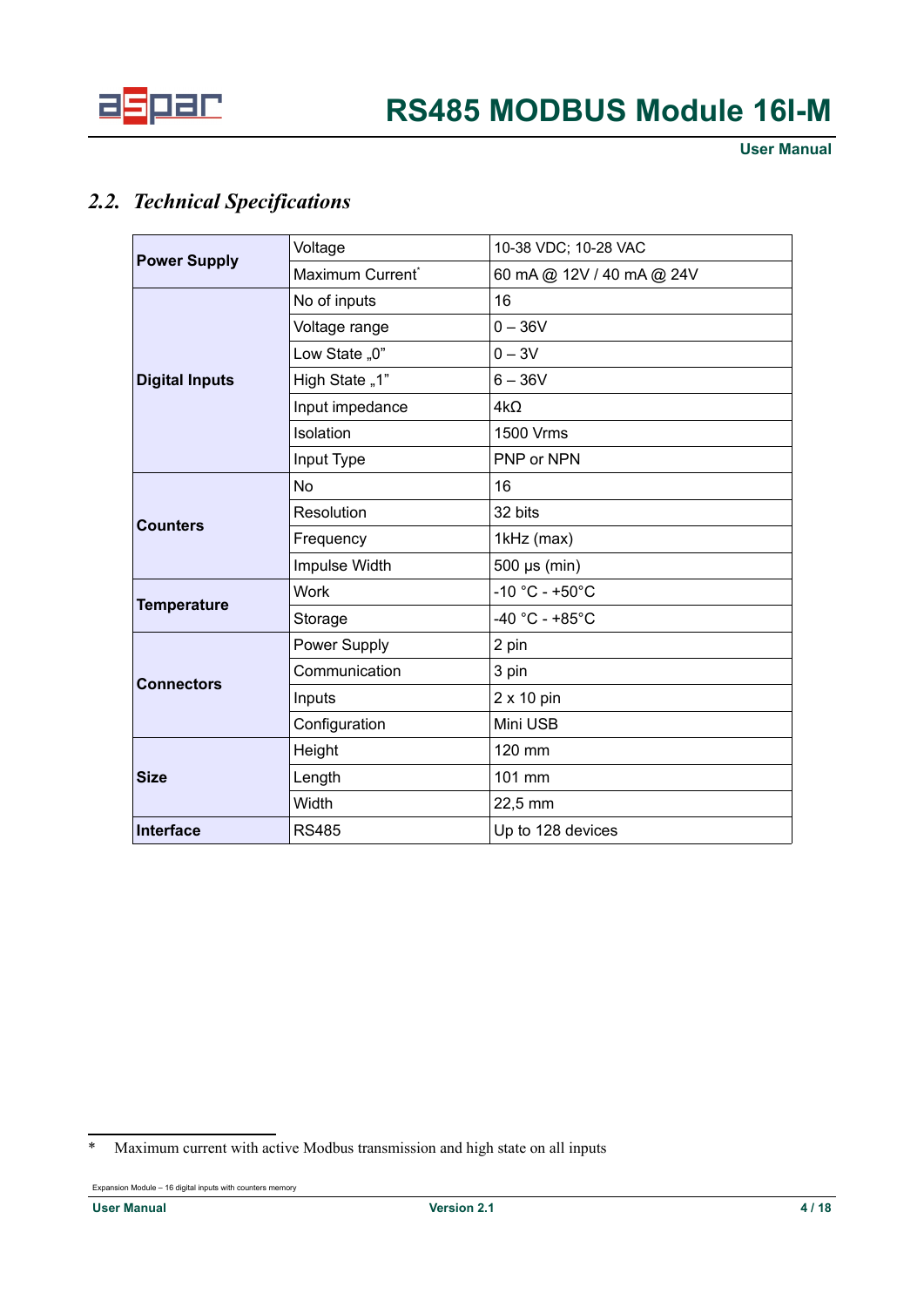

## *2.3. Dimensions of the product*

<span id="page-4-0"></span>Look and dimensions of the module are shown below. The module is mounted directly to the rail in the DIN industry standard. Power connectors, communication and IOs are at the bottom and top of the module. USB connector configuration and indicators located on the front of the module.

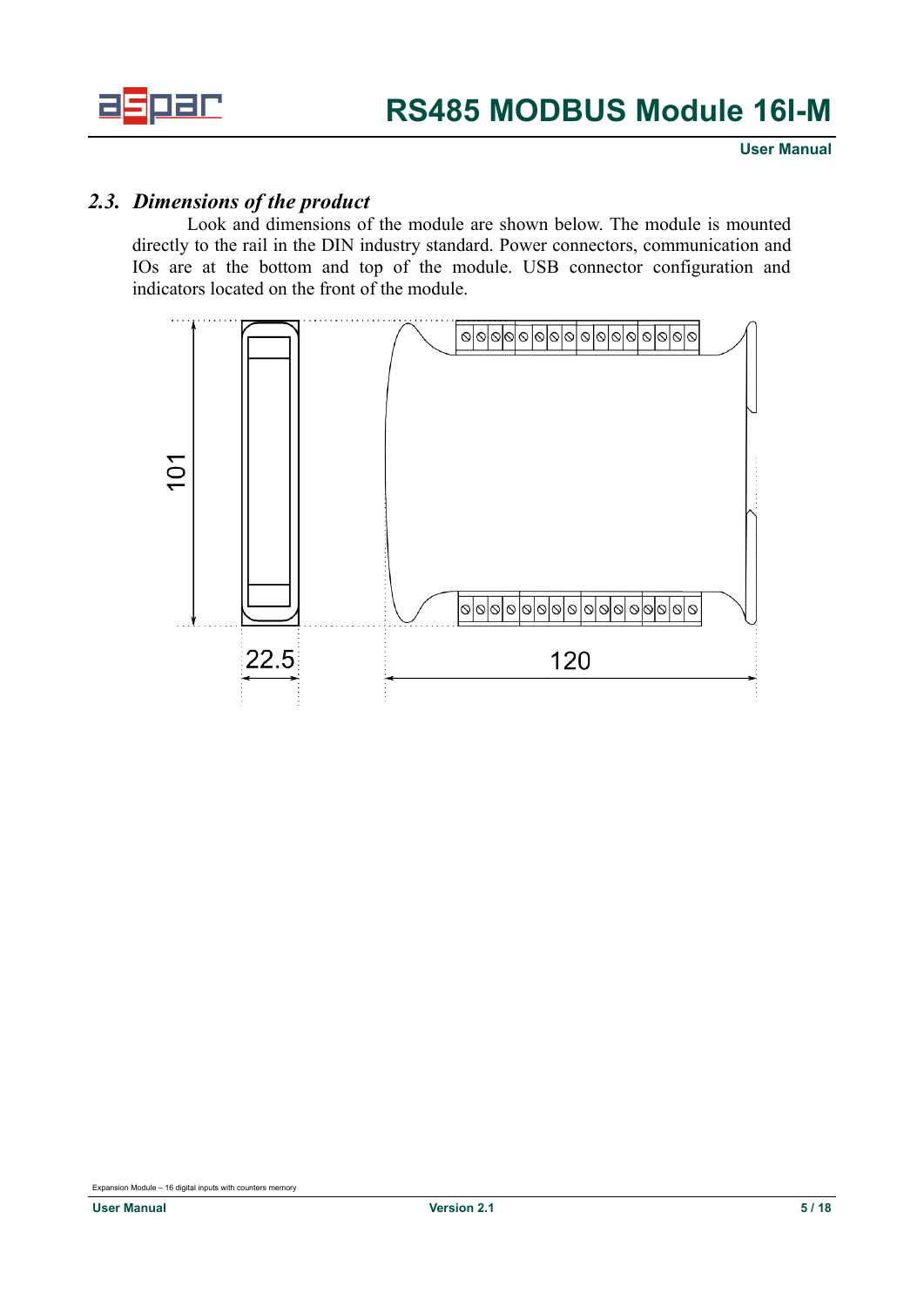

### <span id="page-5-3"></span>**3. Communication configuration**

### *3.1. Grounding and shielding*

<span id="page-5-2"></span>In most cases, IO modules will be installed in an enclosure along with other devices which generate electromagnetic radiation. Examples of these devices are relays and contactors, transformers, motor controllers etc. This electromagnetic radiation can induce electrical noise into both power and signal lines, as well as direct radiation into the module causing negative effects on the system. Appropriate grounding, shielding and other protective steps should be taken at the installation stage to prevent these effects. These protective steps include control cabinet grounding, module grounding, cable shield grounding, protective elements for electromagnetic switching devices, correct wiring as well as consideration of cable types and their cross sections.

### *3.2. Network Termination*

<span id="page-5-1"></span>Transmission line effects often present a problem on data communication networks. These problems include reflections and signal attenuation.

To eliminate the presence of reflections from the end of the cable, the cable must be terminated at both ends with a resistor across the line equal to its characteristic impedance. Both ends must be terminated since the direction of propagation is bidirectional. In the case of an RS485 twisted pair cable this termination is typically 120 Ω.

### *3.3. Setting Module Address in RS485 Modbus Network*

<span id="page-5-0"></span>The following table shows how to set switch to determine the address of the module. The module address is set with the switches in the range of 0 to 31. Addresses From 32 to 255 can by set via RS485 or USB.

| Addr | SW <sub>5</sub> | SW <sub>4</sub> | SW <sub>3</sub> | SW <sub>2</sub> | SW <sub>1</sub> | Addr | SW <sub>5</sub> | SW <sub>4</sub> | SW <sub>3</sub> | SW <sub>2</sub> | SW <sub>1</sub> | Addr | SW <sub>5</sub> | SW <sub>4</sub> | SW <sub>3</sub> | SW <sub>2</sub> | SW <sub>1</sub> |
|------|-----------------|-----------------|-----------------|-----------------|-----------------|------|-----------------|-----------------|-----------------|-----------------|-----------------|------|-----------------|-----------------|-----------------|-----------------|-----------------|
| 0    | OFF             | <b>OFF</b>      | <b>OFF</b>      | <b>OFF</b>      | <b>OFF</b>      | 11   | <b>OFF</b>      | ON.             | <b>OFF</b>      | ON              | <b>ON</b>       | 22   | ON              | <b>OFF</b>      | ON              | ON              | <b>OFF</b>      |
| 1    | <b>OFF</b>      | <b>OFF</b>      | <b>OFF</b>      | <b>OFF</b>      | ON              | 12   | <b>OFF</b>      | ON              | ΟN              | <b>OFF</b>      | <b>OFF</b>      | 23   | ΟN              | <b>OFF</b>      | ΟN              | ΟN              | <b>ON</b>       |
| 2    | <b>OFF</b>      | <b>OFF</b>      | <b>OFF</b>      | ΟN              | <b>OFF</b>      | 13   | <b>OFF</b>      | ON              | <b>ON</b>       | <b>OFF</b>      | ON              | 24   | ON              | ON              | <b>OFF</b>      | <b>OFF</b>      | <b>OFF</b>      |
| 3    | <b>OFF</b>      | <b>OFF</b>      | <b>OFF</b>      | ON              | ON              | 14   | <b>OFF</b>      | ON              | <b>ON</b>       | ON              | <b>OFF</b>      | 25   | ON              | ON              | <b>OFF</b>      | <b>OFF</b>      | <b>ON</b>       |
| 4    | <b>OFF</b>      | <b>OFF</b>      | ON              | <b>OFF</b>      | <b>OFF</b>      | 15   | <b>OFF</b>      | ON              | <b>ON</b>       | ON              | <b>ON</b>       | 26   | ON              | ON              | <b>OFF</b>      | ON              | <b>OFF</b>      |
| 5    | <b>OFF</b>      | <b>OFF</b>      | ON              | <b>OFF</b>      | ON              | 16   | ON              | <b>OFF</b>      | <b>OFF</b>      | <b>OFF</b>      | <b>OFF</b>      | 27   | ON              | ON              | <b>OFF</b>      | ON              | <b>ON</b>       |
| 6    | <b>OFF</b>      | <b>OFF</b>      | ON              | ΟN              | <b>OFF</b>      | 17   | <b>ON</b>       | <b>OFF</b>      | <b>OFF</b>      | <b>OFF</b>      | ON              | 28   | ON              | ON              | <b>ON</b>       | <b>OFF</b>      | <b>OFF</b>      |
| 7    | <b>OFF</b>      | <b>OFF</b>      | ON              | <b>ON</b>       | ON              | 18   | <b>ON</b>       | <b>OFF</b>      | <b>OFF</b>      | ON              | <b>OFF</b>      | 29   | ON              | ON              | ON              | <b>OFF</b>      | <b>ON</b>       |
| 8    | <b>OFF</b>      | <b>ON</b>       | <b>OFF</b>      | <b>OFF</b>      | <b>OFF</b>      | 19   | <b>ON</b>       | <b>OFF</b>      | <b>OFF</b>      | ON              | <b>ON</b>       | 30   | ON              | ON              | ON              | ON              | <b>OFF</b>      |
| 9    | <b>OFF</b>      | <b>ON</b>       | <b>OFF</b>      | <b>OFF</b>      | ON              | 20   | <b>ON</b>       | <b>OFF</b>      | <b>ON</b>       | <b>OFF</b>      | <b>OFF</b>      | 31   | ON              | ON              | ON              | ON              | ON              |
| 10   | <b>OFF</b>      | <b>ON</b>       | <b>OFF</b>      | <b>ON</b>       | <b>OFF</b>      | 21   | ΟN              | <b>OFF</b>      | <b>ON</b>       | <b>OFF</b>      | <b>ON</b>       |      |                 |                 |                 |                 |                 |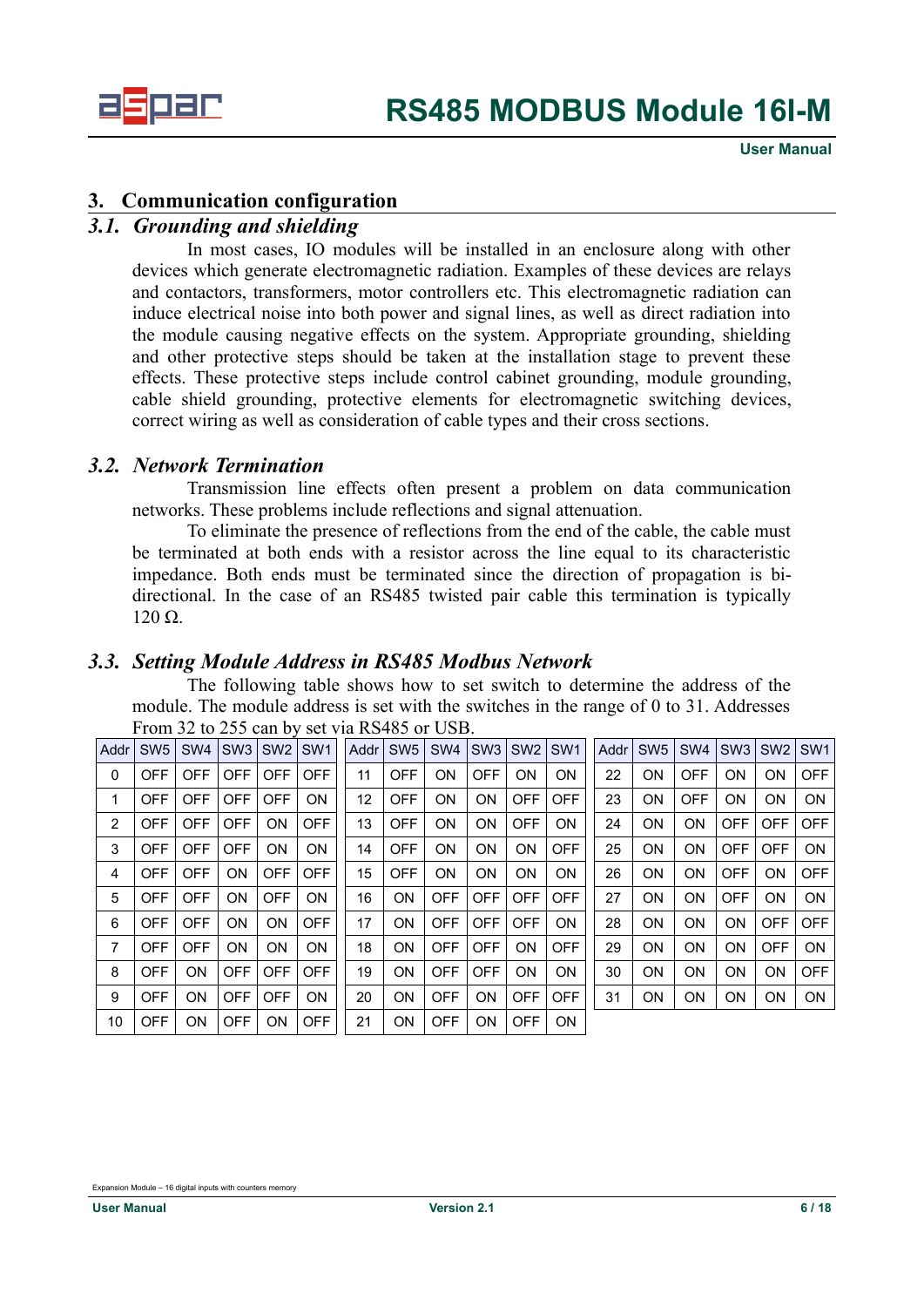

### <span id="page-6-3"></span>*3.4. Types of Modbus Registers*

There are 4 types of variables available in the module

| Type | <b>Beginning</b><br>address | Variable                | <b>Access</b>              | <b>Modbus</b><br><b>Command</b> |
|------|-----------------------------|-------------------------|----------------------------|---------------------------------|
|      | 00001                       | <b>Digital Outputs</b>  | <b>Bit</b><br>Read & Write | 1, 5, 15                        |
| 2    | 10001                       | Digital Inputs          | <b>Bit</b><br>Read         | 2                               |
| 3    | 30001                       | <b>Input Registers</b>  | Registered<br>Read         | 3                               |
| 4    | 40001                       | <b>Output Registers</b> | Registered<br>Read & Write | 4, 6, 16                        |

### *3.5. Communication settings*

<span id="page-6-2"></span>The data stored in the modules memory are in 16-bit registers. Access to registers is via MODBUS RTU or MODBUS ASCII.

#### **3.5.1. Default settings**

<span id="page-6-1"></span>You can restore the default configuration by the switch SW6 ( see [3.5.2](#page-6-0) - [Restore](#page-6-0) [the default configuration\)](#page-6-0)

| <b>Baud rate</b>        | 19200 |
|-------------------------|-------|
| <b>Parity</b>           | Nie   |
| Data bits               | 8     |
| <b>Stop bits</b>        |       |
| <b>Reply Delay [ms]</b> | O     |
| <b>Modbus Type</b>      | RTU   |

### **3.5.2. Restore the default configuration**

<span id="page-6-0"></span>To restore the default configuration:

- turn off the power
- turn on the switch SW6
- turn on the power
- when power and communication LED flash turn off the switch SW6

**Caution!** After restoring the default configuration all values stored in the registers will be cleared as well.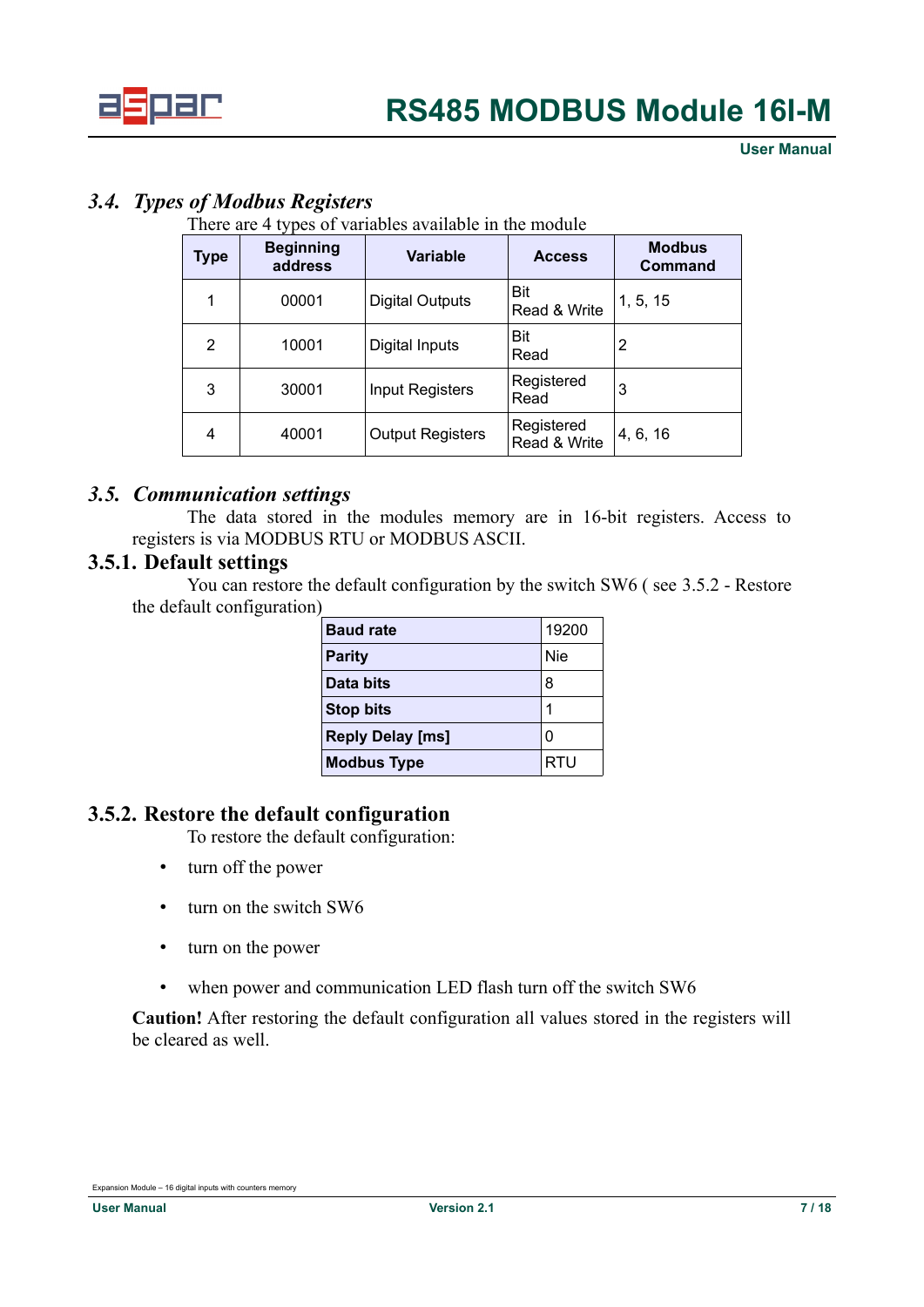

## <span id="page-7-0"></span>**3.5.3. Configuration registers**

| <b>Modbus</b>  | <b>Dec</b>     | <b>Hex</b><br><b>Name</b> |                | <b>Values</b>                                                                                                             |  |
|----------------|----------------|---------------------------|----------------|---------------------------------------------------------------------------------------------------------------------------|--|
| <b>Address</b> |                |                           |                |                                                                                                                           |  |
| 40003          | $\mathfrak{p}$ | 0x02                      | Baud rate      | $0 - 2400$<br>$1 - 4800$<br>$2 - 9600$<br>$3 - 19200$<br>$4 - 38400$<br>$5 - 57600$<br>$6 - 115200$<br>other - value * 10 |  |
| 40005          | 4              | 0x04                      | Parity         | $0 - none$<br>$1 -$ odd<br>$2 - e$ ven<br>$3 -$ always 1<br>$4 -$ always 0                                                |  |
| 40004          | 3              | 0x03                      | Stop Bits LSB  | $1 -$ one stop bit<br>$2 -$ two stop bits                                                                                 |  |
| 40004          | 3              | 0x03                      | Data Bits MSB  | $7 - 7$ data bits<br>$8 - 8$ data bits                                                                                    |  |
| 40006          | 5              | 0x05                      | Response delay | Time in ms                                                                                                                |  |
| 40007          | 6              | 0x06                      | Modbus Mode    | $0 - RTU$<br>1 – ASCII                                                                                                    |  |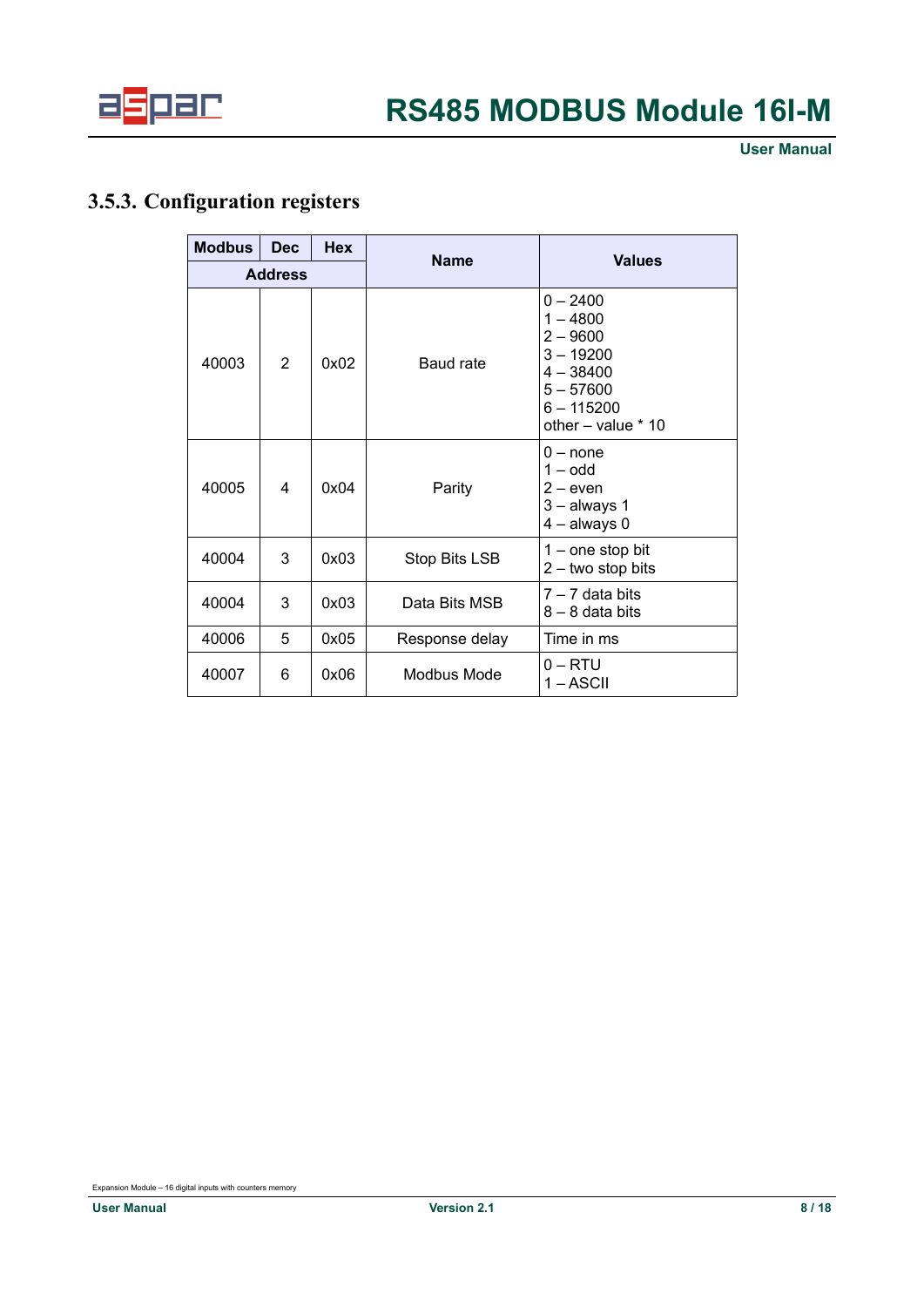

**User Manual**

## **4. Indicators**

<span id="page-8-0"></span>

| Indicator     | <b>Description</b>                                                                |  |  |  |  |  |
|---------------|-----------------------------------------------------------------------------------|--|--|--|--|--|
| Power supply  | LED indicates that the module is correctly powered.                               |  |  |  |  |  |
| Communication | The LED lights up when the unit received the correct packet and sends the answer. |  |  |  |  |  |
| Inputs state  | LED indicates that on the input is high state.                                    |  |  |  |  |  |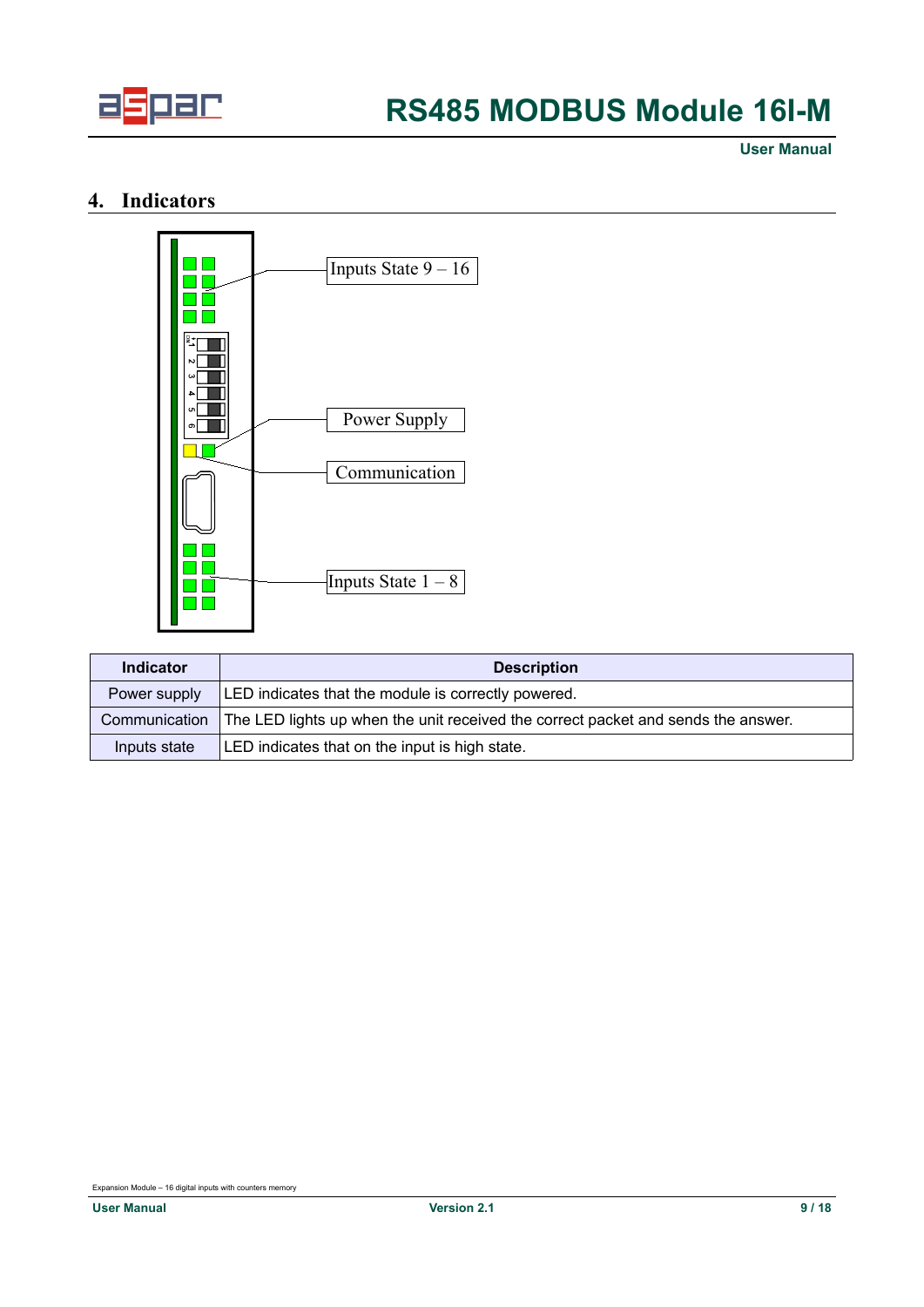

**User Manual**

### <span id="page-9-0"></span>**5. Module Connection**

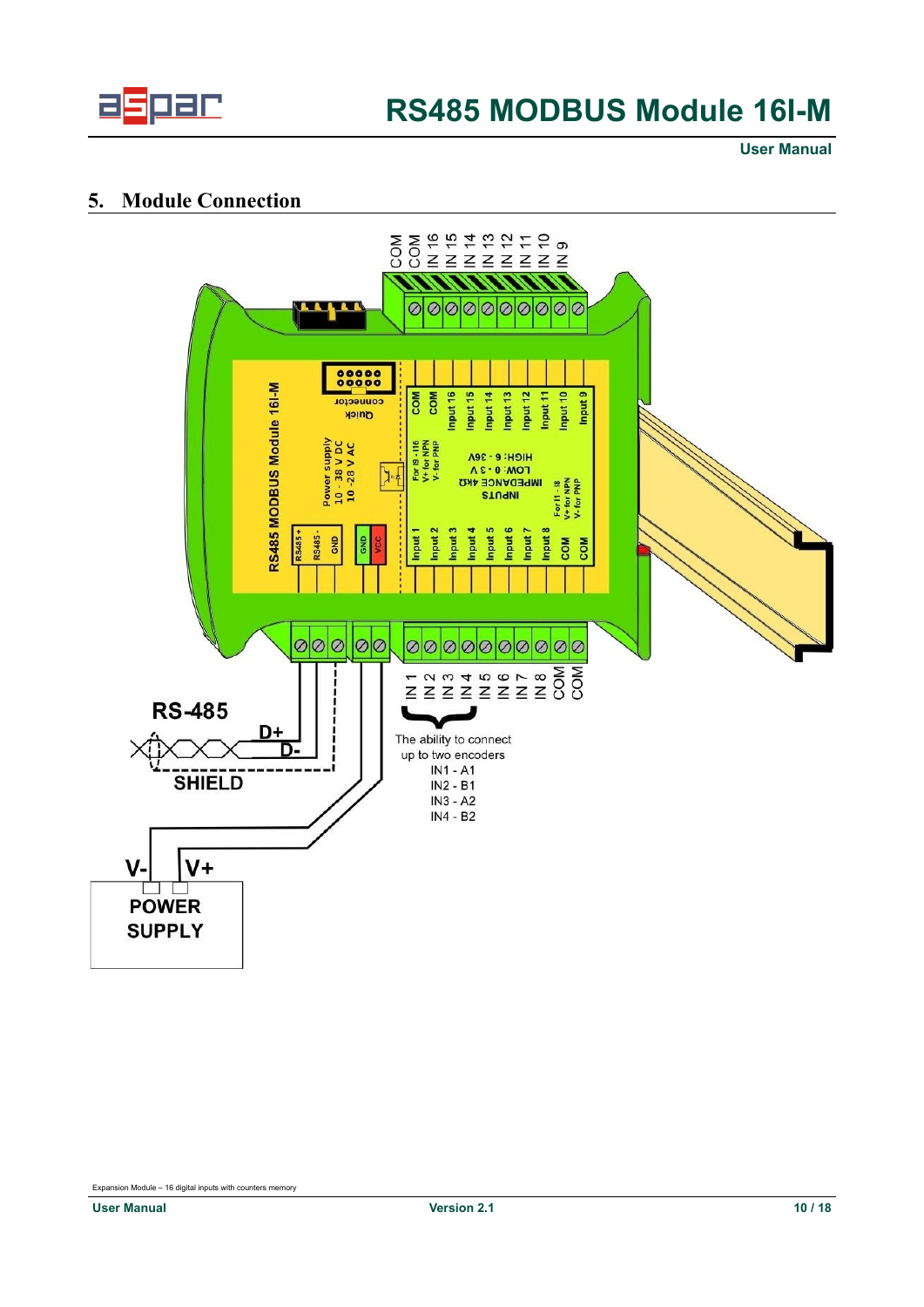

## <span id="page-10-0"></span>**6. Switches**



| <b>Switch</b>  | <b>Function</b><br><b>Description</b> |                                                                                                                |  |  |
|----------------|---------------------------------------|----------------------------------------------------------------------------------------------------------------|--|--|
|                | Module address +1                     |                                                                                                                |  |  |
| 2              | Module address $+2$                   |                                                                                                                |  |  |
| 3              | Module address +4                     | Setting module address from 0 to 31                                                                            |  |  |
| $\overline{4}$ | Module address +8                     |                                                                                                                |  |  |
| 5              | Module address +16                    |                                                                                                                |  |  |
| 6              | Restoring default settings            | Restoring default settings<br>(see 3.5.1 - Default settings and 3.5.2 - Restore the<br>default configuration). |  |  |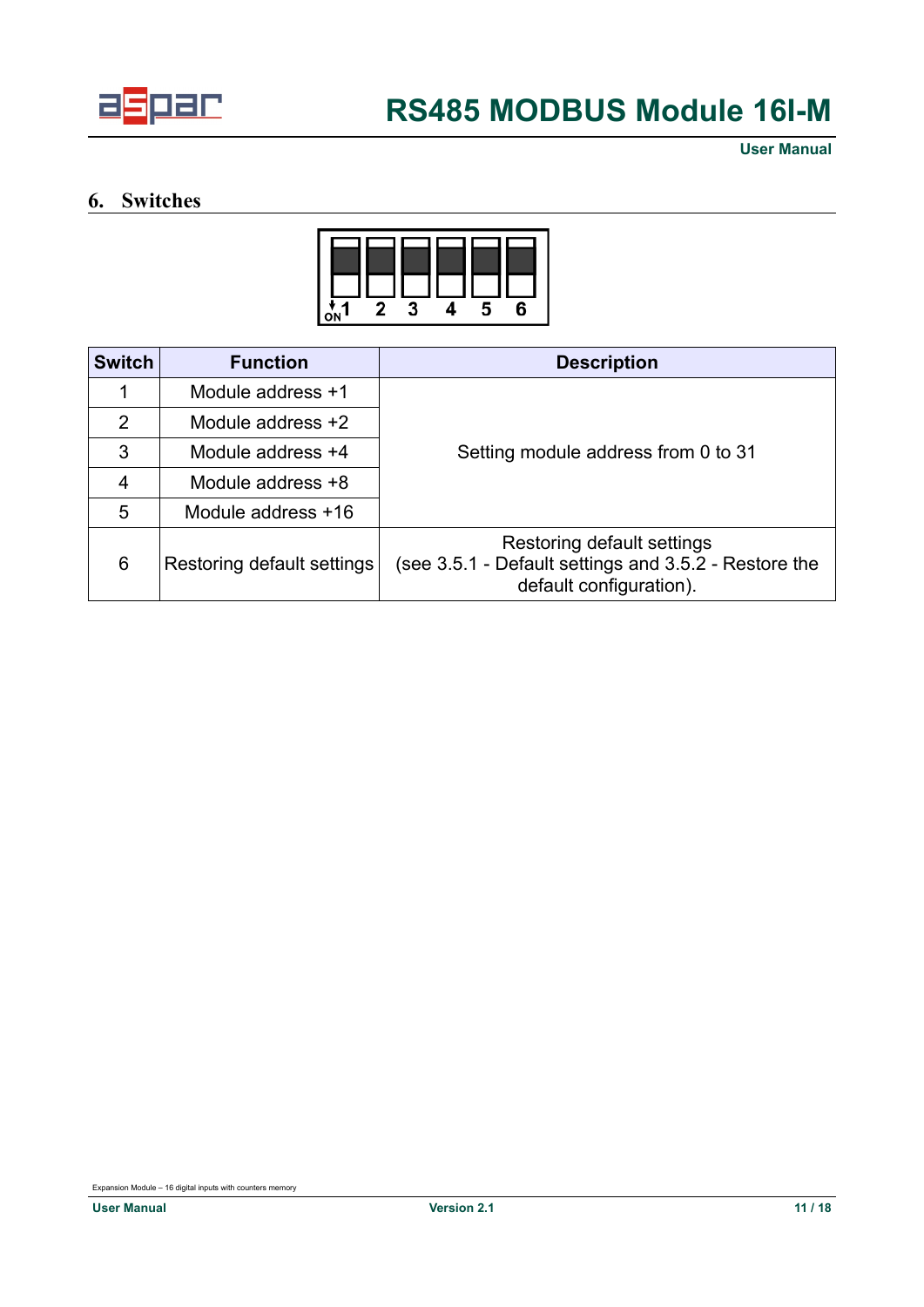

## <span id="page-11-1"></span>**7. Modules Registers**

### <span id="page-11-0"></span>*7.1. Registered access*

| <b>Modbus</b> | <b>Dec</b>     | Hex  | <b>Register Name</b>         | <b>Access</b> | <b>Description</b>                      |
|---------------|----------------|------|------------------------------|---------------|-----------------------------------------|
| 30001         | 0              | 0x00 | Version/Type                 | Read          | Version and Type of the device          |
| 30002         | 1              | 0x01 | Switches                     | Read          | Switches state                          |
| 40003         | $\overline{2}$ |      | $0x02$ Baud rate             | Read & Write  | RS485 baud rate                         |
| 40004         | 3              |      | 0x03 Stop Bits & Data Bits   | Read & Write  | No of Stop bits & Data Bits (see 3.5.3) |
| 40005         | 4              |      | $0x04$ Parity                | Read & Write  | Parity bit                              |
| 40006         | 5              |      | 0x05 Response Delay          | Read & Write  | Response delay in ms                    |
| 40007         | 6              |      | 0x06 Modbus Mode             | Read & Write  | Modbus Mode (ASCII or RTU)              |
| 40018         | 17             | 0x11 | Inputs filter                | Read & Write  | Configuration of the inputs filter      |
| 40033         | 32             |      | 0x20 Received packets LSB    | Read & Write  |                                         |
| 40034         | 33             |      | 0x21 Received packets MSB    | Read & Write  | No of received packets                  |
| 40035         | 34             |      | 0x22   Incorrect packets LSB | Read & Write  |                                         |
| 40036         | 35             |      | 0x23 Incorrect packets MSB   | Read & Write  | No of received packets with error       |
| 40037         | 36             |      | $0x24$ Sent packets LSB      | Read & Write  |                                         |
| 40038         | 37             | 0x25 | Sent packets MSB             | Read & Write  | No of sent packets                      |
| 30051         | 50             | 0x32 | Inputs                       | Read          | Inputs state                            |
| 40053         | 52             |      | 0x34 Counter 1 LSB           | Read & Write  |                                         |
| 40054         | 53             |      | 0x35 Counter 1 MSB           | Read & Write  | 32-bit counter 1 with memory            |
| 40054         | 54             |      | $0x36$ Counter 2 LSB         | Read & Write  |                                         |
| 40056         | 55             | 0x37 | Counter 2 MSB                | Read & Write  | 32-bit counter 2 with memory            |
| 40057         | 56             | 0x38 | Counter 3 LSB                | Read & Write  |                                         |
| 40058         | 57             | 0x39 | Counter 3 MSB                | Read & Write  | 32-bit counter 3 with memory            |
| 40059         | 58             |      | 0x3A Counter 4 LSB           | Read & Write  |                                         |
| 40060         | 59             |      | 0x3B Counter 4 MSB           | Read & Write  | 32-bit counter 4 with memory            |
| 40061         | 60             | 0x3C | Counter 5 LSB                | Read & Write  |                                         |
| 40062         | 61             |      | 0x3D Counter 5 MSB           | Read & Write  | 32-bit counter 5 with memory            |
| 40063         | 62             |      | $0x3E$ Counter 6 LSB         | Read & Write  | 32-bit counter 6 with memory            |
| 40064         | 63             | 0x3F | Counter 6 MSB                | Read & Write  |                                         |
| 40065         | 64             |      | 0x40 Counter 7 LSB           | Read & Write  |                                         |
| 40066         | 65             |      | 0x41 Counter 7 MSB           | Read & Write  | 32-bit counter 7 with memory            |
| 40067         | 66             | 0x42 | Counter 8 LSB                | Read & Write  |                                         |
| 40068         | 67             |      | 0x43 Counter 8 MSB           | Read & Write  | 32-bit counter 8 with memory            |
| 40069         | 68             |      | $0x44$ Counter 9 LSB         | Read & Write  | 32-bit counter 9 with memory            |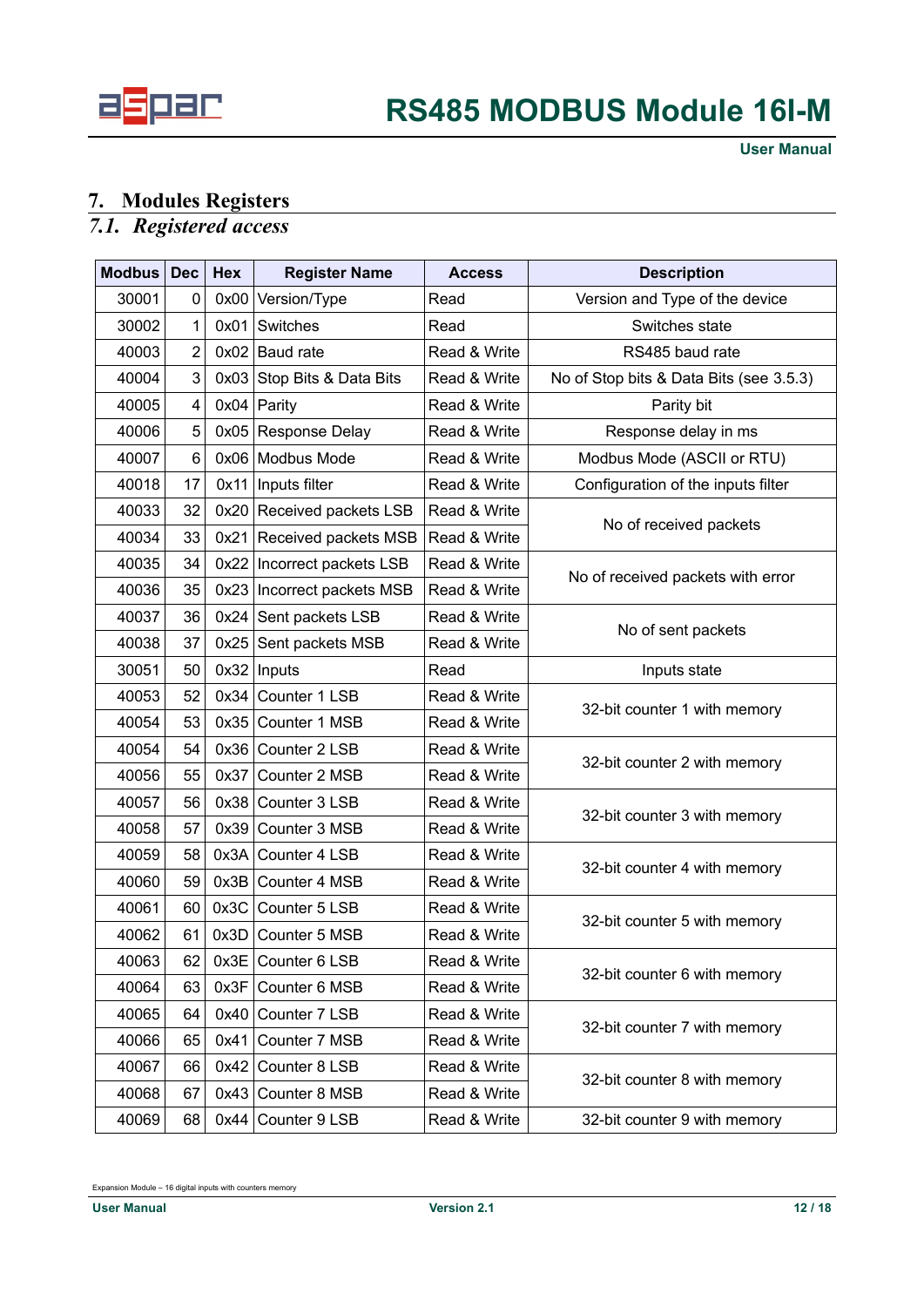

**User Manual**

| <b>Modbus</b> | <b>Dec</b> | Hex  | <b>Register Name</b>  | <b>Access</b> | <b>Description</b>                       |
|---------------|------------|------|-----------------------|---------------|------------------------------------------|
| 40070         | 69         | 0x45 | Counter 9 MSB         | Read & Write  |                                          |
| 40071         | 70         | 0x46 | Counter 10 LSB        | Read & Write  |                                          |
| 40072         | 71         | 0x47 | Counter 10 MSB        | Read & Write  | 32-bit counter 10 with memory            |
| 40073         | 72         | 0x48 | Counter 11 LSB        | Read & Write  |                                          |
| 40074         | 73         | 0x49 | Counter 11 MSB        | Read & Write  | 32-bit counter 11 with memory            |
| 40075         | 74         | 0x4A | Counter 12 LSB        | Read & Write  |                                          |
| 40076         | 75         | 0x4B | Counter 12 MSB        | Read & Write  | 32-bit counter 12 with memory            |
| 40077         | 76         | 0x4C | Counter 13 LSB        | Read & Write  |                                          |
| 40078         | 77         | 0x4D | Counter 13 MSB        | Read & Write  | 32-bit counter 13 with memory            |
| 40079         | 78         | 0x4E | Counter 14 LSB        | Read & Write  |                                          |
| 40080         | 79         | 0x4F | Counter 14 MSB        | Read & Write  | 32-bit counter 14 with memory            |
| 40081         | 80         | 0x50 | Counter 15 LSB        | Read & Write  |                                          |
| 40082         | 81         | 0x51 | Counter 15 MSB        | Read & Write  | 32-bit counter 15 with memory            |
| 40083         | 82         | 0x52 | Counter 16 LSB        | Read & Write  |                                          |
| 40084         | 83         | 0x53 | Counter 16 MSB        | Read & Write  | 32-bit counter 16 with memory            |
| 40085         | 84         | 0x54 | <b>CCounter 1 LSB</b> | Read & Write  | 32-bit value of captured counter 1 with  |
| 40086         | 85         | 0x55 | <b>CCounter 1 MSB</b> | Read & Write  | memory                                   |
| 40087         | 86         |      | 0x56 CCounter 2 LSB   | Read & Write  | 32-bit value of captured counter 2 with  |
| 40088         | 87         | 0x57 | <b>CCounter 2 MSB</b> | Read & Write  | memory                                   |
| 40089         | 88         | 0x58 | <b>CCounter 3 LSB</b> | Read & Write  | 32-bit value of captured counter 3 with  |
| 40090         | 89         | 0x59 | <b>CCounter 3 MSB</b> | Read & Write  | memory                                   |
| 40091         | 90         | 0x5A | <b>CCounter 4 LSB</b> | Read & Write  | 32-bit value of captured counter 4 with  |
| 40092         | 91         | 0x5B | CCounter 4 MSB        | Read & Write  | memory                                   |
| 40093         | 92         | 0x5C | <b>CCounter 5 LSB</b> | Read & Write  | 32-bit value of captured counter 5 with  |
| 40094         | 93         | 0x5D | <b>CCounter 5 MSB</b> | Read & Write  | memory                                   |
| 40095         | 94         |      | 0x5E CCounter 6 LSB   | Read & Write  | 32-bit value of captured counter 6 with  |
| 40096         | 95         | 0x5F | <b>CCounter 6 MSB</b> | Read & Write  | memory                                   |
| 40097         | 96         |      | 0x60 CCounter 7 LSB   | Read & Write  | 32-bit value of captured counter 7 with  |
| 40098         | 97         | 0x61 | <b>CCounter 7 MSB</b> | Read & Write  | memory                                   |
| 40099         | 98         |      | 0x62 CCounter 8 LSB   | Read & Write  | 32-bit value of captured counter 8 with  |
| 40100         | 99         |      | 0x63 CCounter 8 MSB   | Read & Write  | memory                                   |
| 40101         | 100        | 0x64 | <b>CCounter 9 LSB</b> | Read & Write  | 32-bit value of captured counter 9 with  |
| 40102         | 101        | 0x65 | <b>CCounter 9 MSB</b> | Read & Write  | memory                                   |
| 40103         | 102        |      | 0x66 CCounter 10 LSB  | Read & Write  | 32-bit value of captured counter 10 with |
| 40104         | 103        |      | 0x67 CCounter 10 MSB  | Read & Write  | memory                                   |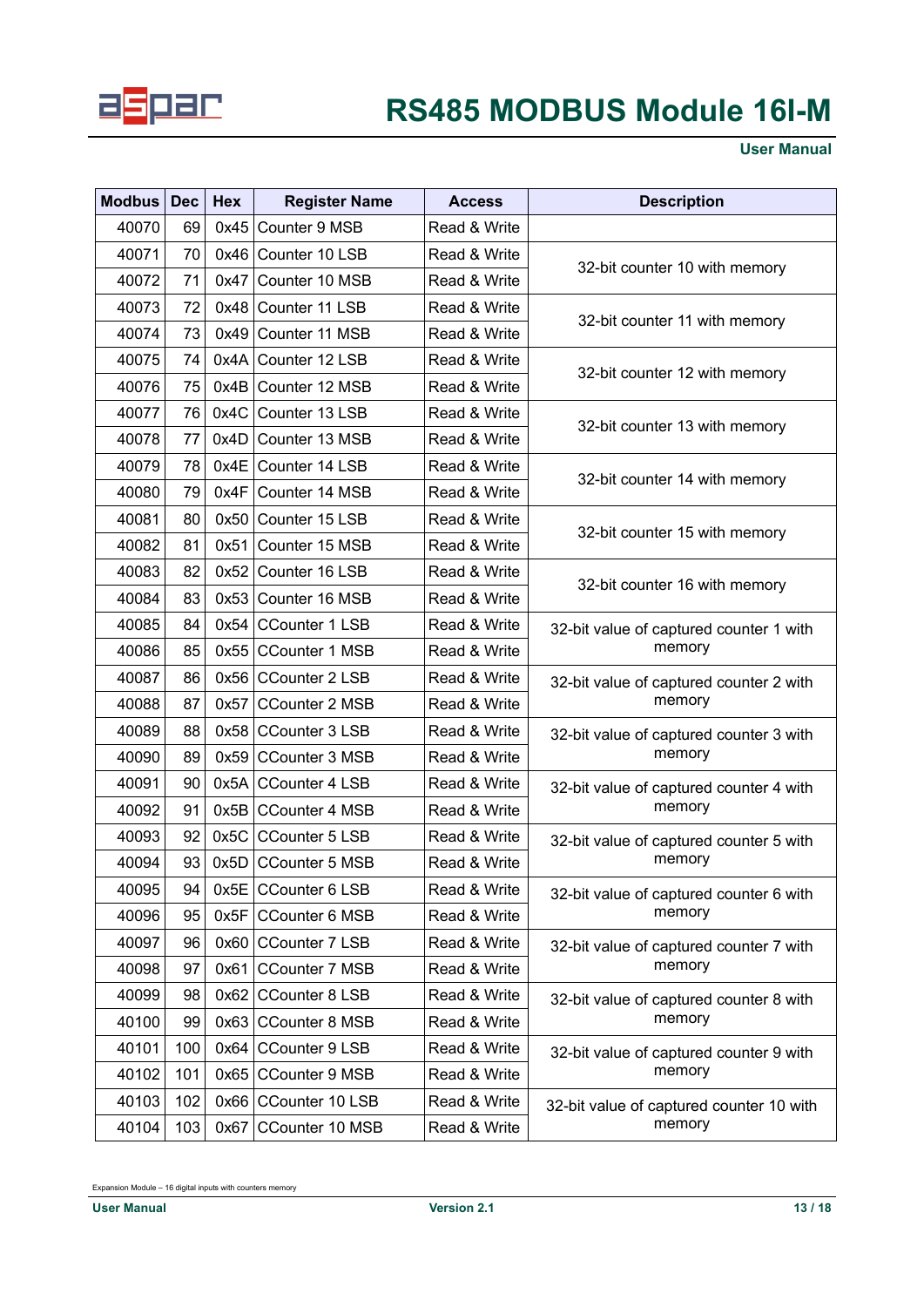

### **User Manual**

| <b>Modbus</b> | <b>Dec</b> | <b>Hex</b> | <b>Register Name</b>   | <b>Access</b> | <b>Description</b>                                                |  |
|---------------|------------|------------|------------------------|---------------|-------------------------------------------------------------------|--|
| 40105         | 104        | 0x68       | <b>CCounter 11 LSB</b> | Read & Write  | 32-bit value of captured counter 11 with                          |  |
| 40106         | 105        | 0x69       | CCounter 11 MSB        | Read & Write  | memory                                                            |  |
| 40107         | 106        | 0x6A       | <b>CCounter 12 LSB</b> | Read & Write  | 32-bit value of captured counter 12 with                          |  |
| 40108         | 107        |            | 0x6B CCounter 12 MSB   | Read & Write  | memory                                                            |  |
| 40109         | 108        |            | 0x6C CCounter 13 LSB   | Read & Write  | 32-bit value of captured counter 13 with                          |  |
| 40110         | 109        |            | 0x6D CCounter 13 MSB   | Read & Write  | memory                                                            |  |
| 40111         | 110        | 0x6E       | CCounter 14 LSB        | Read & Write  | 32-bit value of captured counter 14 with                          |  |
| 40112         | 111        | 0x6F       | <b>CCounter 14 MSB</b> | Read & Write  | memory                                                            |  |
| 40113         | 112        | 0x70       | CCounter 15 LSB        | Read & Write  | 32-bit value of captured counter 15 with                          |  |
| 40114         | 113        | 0x71       | <b>CCounter 15 MSB</b> | Read & Write  | memory                                                            |  |
| 40115         | 114        |            | 0x72 CCounter 16 LSB   | Read & Write  | 32-bit value of captured counter 16 with                          |  |
| 40116         | 115        | 0x73       | <b>CCounter 16 MSB</b> | Read & Write  | memory                                                            |  |
| 40117         | 116        |            | 0x74 Counter Config 1  | Read & Write  |                                                                   |  |
| 40118         | 117        |            | 0x75 Counter Config 2  | Read & Write  |                                                                   |  |
| 40119         | 118        |            | 0x76 Counter Config 3  | Read & Write  | <b>Counter Configuration</b>                                      |  |
| 40120         | 119        | 0x77       | Counter Config 4       | Read & Write  |                                                                   |  |
| 40121         | 120        |            | 0x78 Counter Config 5  | Read & Write  | +1 - time measurement (if 0 counting<br>impulses)                 |  |
| 40122         | 121        |            | 0x79 Counter Config 6  | Read & Write  | +2 - autocatch counter every 1 sec                                |  |
| 40123         | 122        |            | 0x7A Counter Config 7  | Read & Write  | +4 - catch value when input low<br>+8 - reset counter after catch |  |
| 40124         | 123        |            | 0x7B Counter Config 8  | Read & Write  | +16 - reset counter if input low                                  |  |
| 40125         | 124        |            | 0x7C Counter Config 9  | Read & Write  | +32 – encoder (only for counter 1 and 3)                          |  |
| 40126         | 125        |            | 0x7D Counter Config 10 | Read & Write  |                                                                   |  |
| 40127         | 126        | 0x7E       | Counter Config 11      | Read & Write  |                                                                   |  |
| 40128         | 127        | 0x7F       | Counter Config 12      | Read & Write  |                                                                   |  |
| 40129         | 128        |            | 0x80 Counter Config 13 | Read & Write  |                                                                   |  |
| 40130         | 129        |            | 0x81 Counter Config 14 | Read & Write  |                                                                   |  |
| 40131         | 130        |            | 0x82 Counter Config 15 | Read & Write  |                                                                   |  |
| 40132         | 131        |            | 0x83 Counter Config 16 | Read & Write  |                                                                   |  |
| 40133         | 132        | 0x84       | Catch                  | Read & Write  | Catch counter                                                     |  |
| 40134         | 133        |            | $0x85$ Status          | Read & Write  | Captured counter                                                  |  |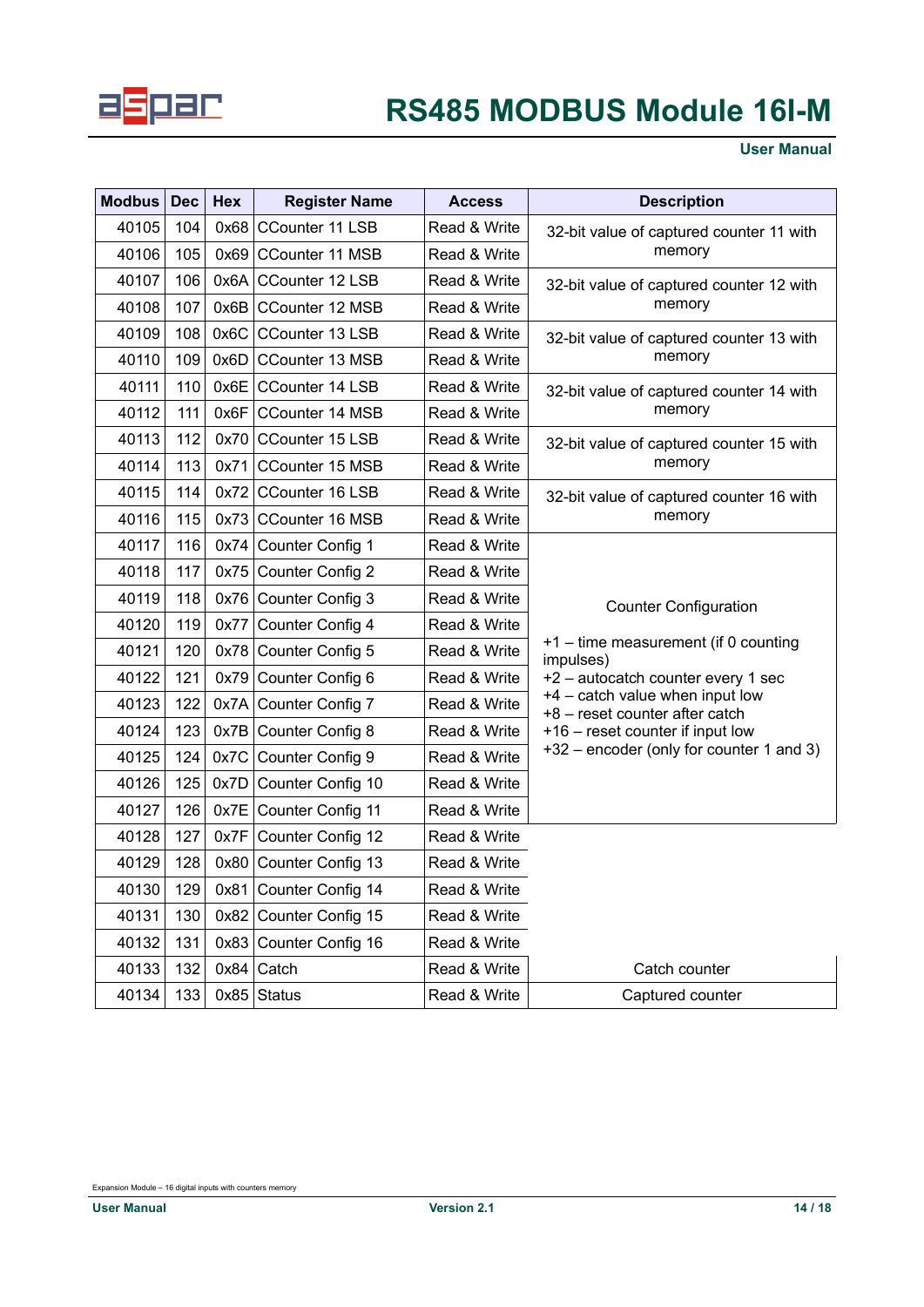

## *7.2. Bit access*

<span id="page-14-0"></span>

| <b>Modbus</b><br><b>Address</b> | <b>Dec</b><br><b>Address</b> | <b>Hex</b><br><b>Address</b> | <b>Register name</b> | <b>Access</b> | <b>Description</b> |
|---------------------------------|------------------------------|------------------------------|----------------------|---------------|--------------------|
| 10801                           | 800                          |                              | $0x320$ Input 1      | Read          | Input 1 state      |
| 10802                           | 801                          | 0x321                        | Input 2              | Read          | Input 2 state      |
| 10803                           | 802                          | 0x322                        | Input 3              | Read          | Input 3 state      |
| 10804                           | 803                          | 0x323                        | Input 4              | Read          | Input 4 state      |
| 10805                           | 804                          | 0x324                        | Input 5              | Read          | Input 5 state      |
| 10806                           | 805                          | 0x325                        | Input 6              | Read          | Input 6 state      |
| 10807                           | 806                          | 0x326                        | Input 7              | Read          | Input 7 state      |
| 10808                           | 807                          | 0x327                        | Input 8              | Read          | Input 8 state      |
| 10809                           | 808                          |                              | 0x328   Input 9      | Read          | Input 9 state      |
| 10810                           | 809                          | 0x329                        | Input 10             | Read          | Input 10 state     |
| 10811                           | 810                          | 0x32A                        | Input 11             | Read          | Input 11 state     |
| 10812                           | 811                          | 0x32B                        | Input 12             | Read          | Input 12 state     |
| 10813                           | 812                          | 0x32C                        | Input 13             | Read          | Input 13 state     |
| 10814                           | 813                          | 0x32D                        | Input 14             | Read          | Input 14 state     |
| 10815                           | 814                          | 0x32E                        | Input 15             | Read          | Input 15 state     |
| 10816                           | 815                          | 0x32F                        | Input 16             | Read          | Input 16 state     |
| 2113                            | 2112                         | 0x840                        | Capture 1            | Read & Write  | Capture counter 1  |
| 2114                            | 2113                         | 0x841                        | Capture 2            | Read & Write  | Capture counter 2  |
| 2115                            | 2114                         | 0x842                        | Capture 3            | Read & Write  | Capture counter 3  |
| 2116                            | 2115                         | 0x843                        | Capture 4            | Read & Write  | Capture counter 4  |
| 2117                            | 2116                         | 0x844                        | Capture 5            | Read & Write  | Capture counter 5  |
| 2118                            | 2117                         | 0x845                        | Capture 6            | Read & Write  | Capture counter 6  |
| 2119                            | 2118                         | 0x846                        | Capture 7            | Read & Write  | Capture counter 7  |
| 2120                            | 2119                         | 0x847                        | Capture 8            | Read & Write  | Capture counter 8  |
| 2121                            | 2120                         |                              | $0x848$ Capture 9    | Read & Write  | Capture counter 9  |
| 2122                            | 2121                         | 0x849                        | Capture 10           | Read & Write  | Capture counter 10 |
| 2123                            | 2122                         | 0x84A                        | Capture 11           | Read & Write  | Capture counter 11 |
| 2124                            | 2123                         | 0x84B                        | Capture 12           | Read & Write  | Capture counter 12 |
| 2125                            | 2124                         | 0x84C                        | Capture 13           | Read & Write  | Capture counter 13 |
| 2126                            | 2125                         | 0x84D                        | Capture 14           | Read & Write  | Capture counter 14 |
| 2127                            | 2126                         | 0x84E                        | Capture 15           | Read & Write  | Capture counter 15 |
| 2128                            | 2127                         | 0x84F                        | Capture 16           | Read & Write  | Capture counter 16 |
| 2129                            | 2128                         | 0x850                        | Captured 1           | Read & Write  | Captured counter 1 |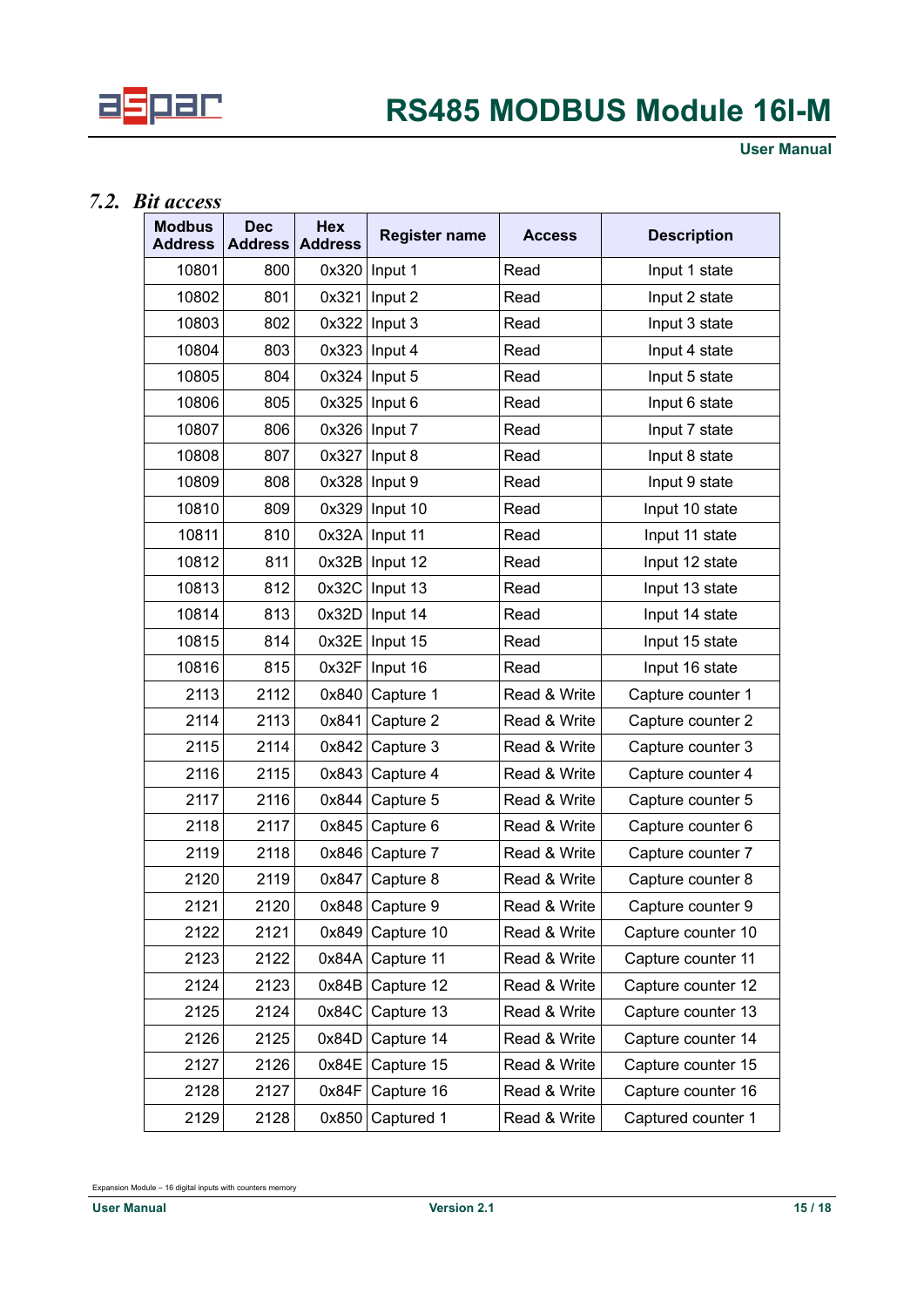

**User Manual**

| <b>Modbus</b><br><b>Address</b> | <b>Dec</b><br><b>Address</b> | <b>Hex</b><br><b>Address</b> | Register name | <b>Access</b> | <b>Description</b>  |
|---------------------------------|------------------------------|------------------------------|---------------|---------------|---------------------|
| 2130                            | 2129                         | 0x851                        | Captured 2    | Read & Write  | Captured counter 2  |
| 2131                            | 2130                         | 0x852                        | Captured 3    | Read & Write  | Captured counter 3  |
| 2132                            | 2131                         | 0x853                        | Captured 4    | Read & Write  | Captured counter 4  |
| 2133                            | 2132                         | 0x854                        | Captured 5    | Read & Write  | Captured counter 5  |
| 2134                            | 2133                         | 0x855                        | Captured 6    | Read & Write  | Captured counter 6  |
| 2135                            | 2134                         | 0x856                        | Captured 7    | Read & Write  | Captured counter 7  |
| 2136                            | 2135                         | 0x857                        | Captured 8    | Read & Write  | Captured counter 8  |
| 2137                            | 2136                         | 0x858                        | Captured 9    | Read & Write  | Captured counter 9  |
| 2138                            | 2137                         | 0x859                        | Captured 10   | Read & Write  | Captured counter 10 |
| 2139                            | 2138                         | 0x85A                        | Captured 11   | Read & Write  | Captured counter 11 |
| 2140                            | 2139                         | 0x85B                        | Captured 12   | Read & Write  | Captured counter 12 |
| 2141                            | 2140                         | 0x85C                        | Captured 13   | Read & Write  | Captured counter 13 |
| 2142                            | 2141                         | 0x85D                        | Captured 14   | Read & Write  | Captured counter 14 |
| 2143                            | 2142                         | 0x85E                        | Captured 15   | Read & Write  | Captured counter 15 |
| 2144                            | 2143                         | 0x85F                        | Captured 16   | Read & Write  | Captured counter 16 |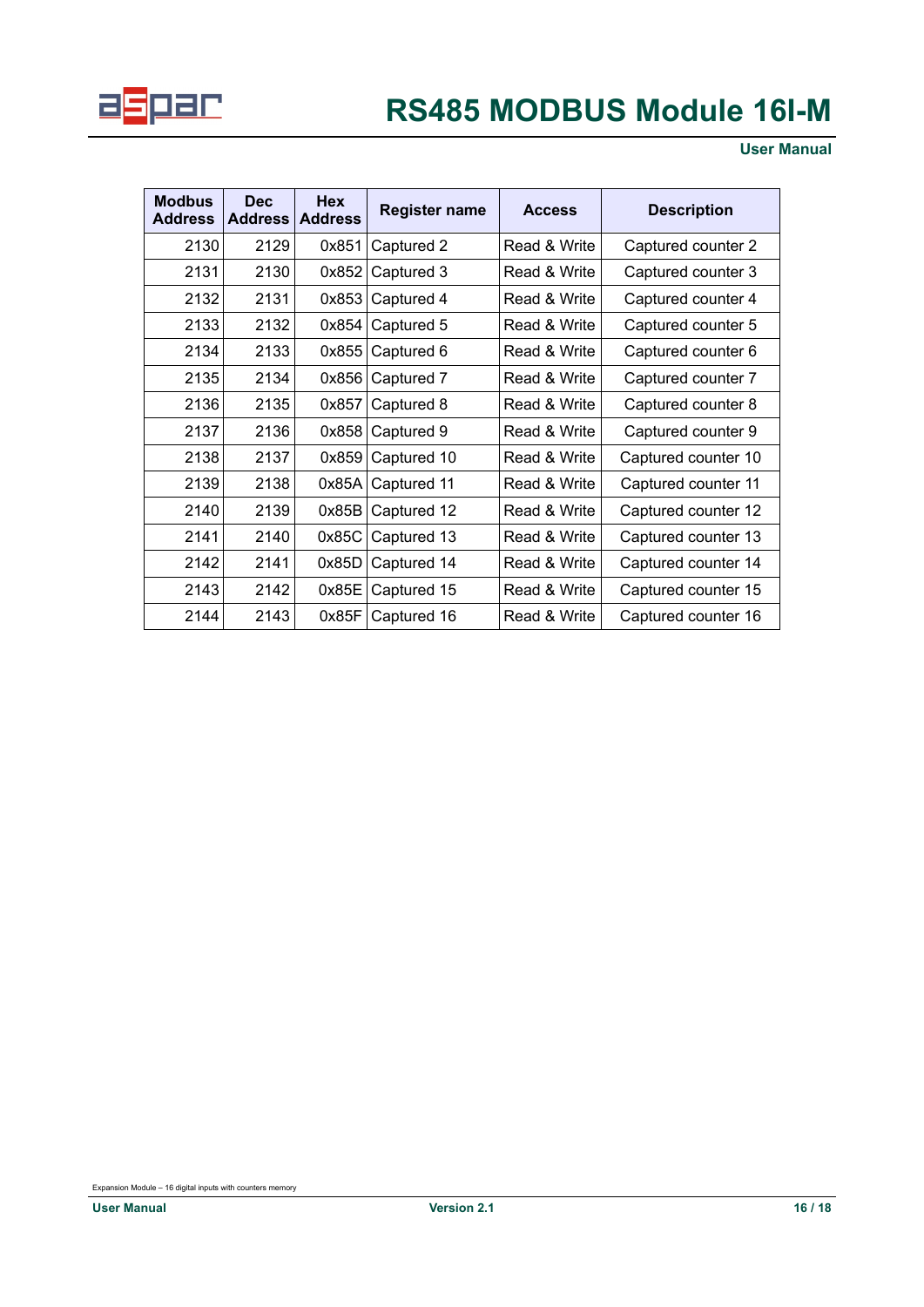

#### **8. Configuration software**

<span id="page-16-0"></span>Modbus Configurator is software that is designed to set the module registers responsible for communication over Modbus network as well as to read and write the current value of other registers of the module. This program can be a convenient way to test the system as well as to observe real-time changes in the registers.

Communication with the module is done via the USB cable. The module does not require any drivers.



Configurator is a universal program, whereby it is possible to configure all available modules.

| Konfigurator            |                                |                            |                |             | 回<br>$\equiv$                       |
|-------------------------|--------------------------------|----------------------------|----------------|-------------|-------------------------------------|
| Transmisja              | Moduł 161<br>Moduł 8180        | Moduł 6RO<br>Moduł 6TE     | Moduł 8AI      | Info        |                                     |
|                         | Konfiguracja wejść i liczników |                            |                |             |                                     |
|                         | ☑<br>☑<br>п<br>Stan wejść      | $\Box$<br>☑<br>П<br>П<br>п | П<br>П<br>п    | п           | П<br>П.<br>$\Box$<br>п              |
|                         |                                |                            |                |             |                                     |
| Licznik 1               | Stan licznika<br>1230          | Przechwycona wartość<br>o  | Przechwyć<br>П | Status<br>П | Konfiguracja licznika<br>Konfiguruj |
| Licznik <sub>2</sub>    | $\overline{0}$                 | O                          | П              | п           | Konfiguruj                          |
| Licznik <sub>3</sub>    | 2048                           | o                          | П              | п           | Konfiguruj                          |
| Licznik 4               | 128                            | o                          | П              | п           | Konfiguruj                          |
| Licznik 5               | $\vert$ <sub>5</sub>           | o                          | П              | п           | Konfiguruj                          |
| Licznik 6               | $ 0\rangle$                    | o                          | П              | п           | Konfiguruj                          |
| Licznik 7               | $ 0\rangle$                    | o                          | $\Box$         | п           | Konfiguruj                          |
| Licznik 8               | $\overline{0}$                 | O                          | $\Box$         | п           | Konfiguruj                          |
| Licznik 9               | $ 0\rangle$                    | o                          | П              | П           | Konfiguruj                          |
| Licznik 10 0            |                                | o                          | П              | п           | Konfiguruj                          |
| Licznik 11 0            |                                | o                          | П              | п           | Konfiguruj                          |
| Licznik 12 <sup>0</sup> |                                | O                          | П              | п           | Konfiguruj                          |
| Licznik 13 <sup>0</sup> |                                | O                          | $\Box$         | п           | Konfiguruj                          |
| Licznik 14 <sup>0</sup> |                                | O                          | $\Box$         | п           | Konfiguruj                          |
| Licznik 15 <sup>0</sup> |                                | o                          | П              | п           | Konfiguruj                          |
| Licznik 16 0            |                                | o                          | $\Box$         | п           | Konfiguruj                          |
|                         |                                |                            |                |             |                                     |